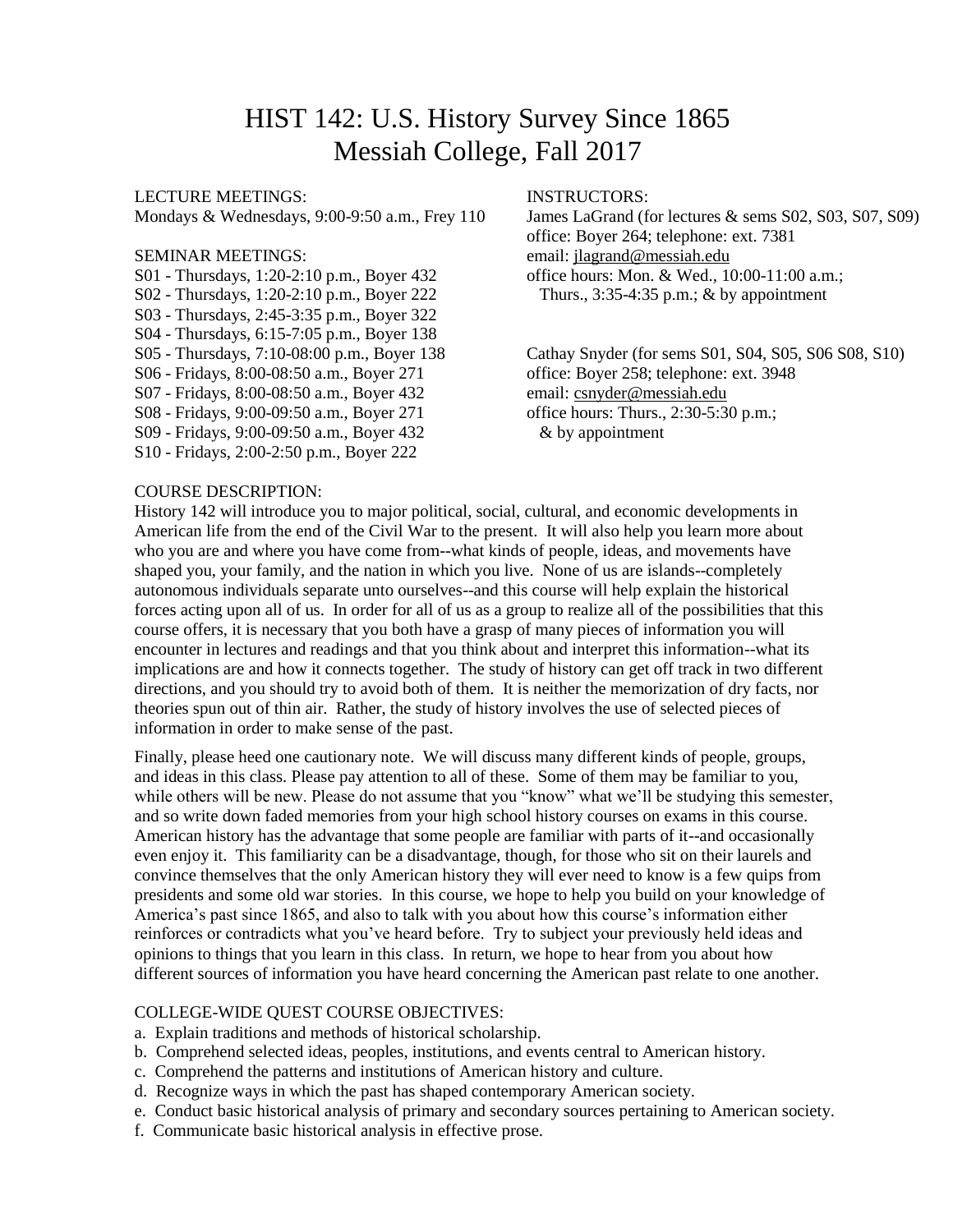#### DEPARTMENTAL COURSE OBJECTIVES:

- 1. Historical Knowledge: Students have a better historical understanding of political, social, cultural, economic, and religious practices and structures.
- 2. Historical Methods: Students demonstrate an understanding of historical causation, an ability to conduct basic historical analysis of primary and secondary sources, and an ability to communicate that analysis in effective written and oral communication.
- 3. Historical Interpretation: Students use texts and other cultural resources to make sense of the past, understand ways in which the past influences the present, and consider how the present influences our study of the past.
- 4. Historical Convictions: Students become more thoughtful, curious, and empathetic due to their evaluation of the historical complexity of human identities, cultures, and societies from the perspective of Christian faith.

#### REQUIRED READINGS:

Oakes, James et. al. *Of the People: A History of the United States, Volume 2: Since 1865, concise edition, 2d edition.* Oxford University Press. ISBN 9780199924752.

Bellamy, Edward. *Looking Backward.* Penguin. ISBN 0140390189.

Terkel, Studs. *"The Good War": An Oral History of World War Two.* New Press. ISBN 1565843436.

Online readings listed below. [A binder housing hard copies of these readings can be found in the History department resource room, Boyer 259.]

#### COURSE REQUIREMENTS:

You are required to attend all lecture and seminar class meetings and to take part in discussions in seminar class meetings. You are responsible for all assigned readings and all material covered in class meetings. You will write several quizzes, three exams, two thesis cards, a primary source analysis, and a paper.

#### STANDARD OF EVALUATION:

The final grade for the course will be derived as follows:

| quizzes                           | 20% |
|-----------------------------------|-----|
| $exam \#1$                        | 15% |
| $exam$ #2                         | 15% |
| $exam \#3$                        | 30% |
| two thesis cards                  | 5%  |
| primary source analysis (2-3 pp.) | 5%  |
| paper $(2-3$ pp.)                 | 5%  |
| attendance $\&$ participation     | 5%  |

#### QUIZZES:

Each seminar class meeting will begin with a short quiz on the week's material: lectures, textbook chapters, and primary source readings. These short quizzes will allow you take personal inventory of your progress in learning basic course material. Make-up quizzes will not be offered; instead, your lowest quiz grade will be dropped in arriving at your total quiz score.

#### EXAMS:

You will write three essay exams. The third exam will ask you to write both an essay on the third unit as well as a cumulative essay on the course as a whole. After receiving your exams back, you will see comments written in response. Knowing that it is the goal of each of you to do as well as you can in this class, we will try to help you primarily by pointing to areas in which you can improve, and hope that you accept this constructive criticism in the spirit in which it is given.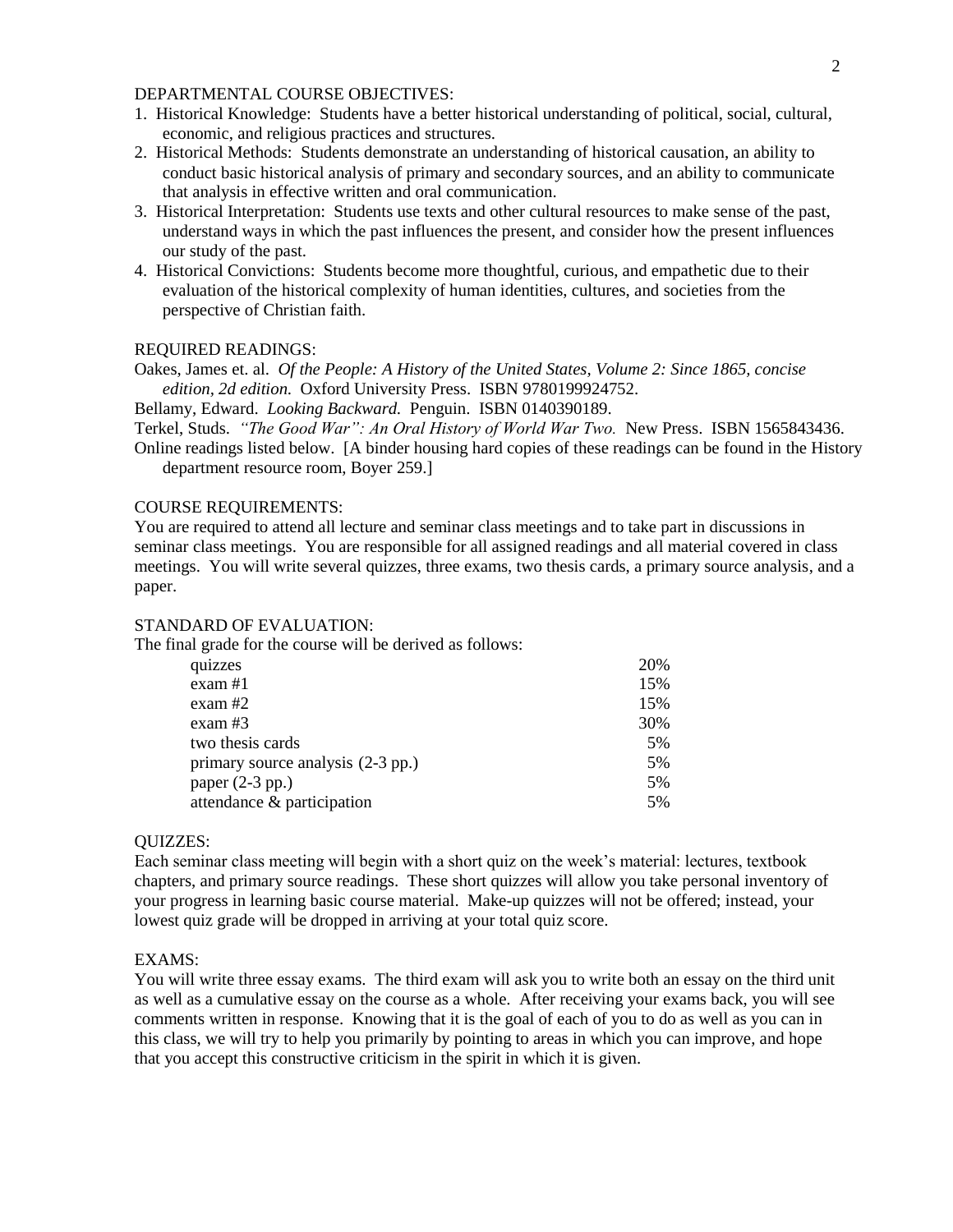#### GENERAL INSTRUCTIONS IN PREPARING FOR EXAMS:

- 1. Be self-conscious about using sources in your essay. Make a list of the sources that are relevant to each of the possible essays you might write. Try to use sources closely and with some detail (i.e. showing that you understand them well). However, you do not need to quote them verbatim. Remember the need to use sources both for evidence and for illustration.
- 2. You might want to make very basic outlines for the essays you're preparing to write and then write your outline inside your bluebook once you start writing the exam. This will help ensure that after you dive into writing the essay itself, you don't forget some part of it that you'd planned to include.
- 3. Review the categories by which your essay will be graded: theme/thesis, comprehensiveness, conceptual clarity, historical evidence and examples, historical sensibility, well-crafted prose.
- 4. Remember that you're not being asked to repeat or regurgitate. You're being asked to work with and *synthesize* material. There's no one place in the course materials where you'll find a prepackaged answer to the various questions asked. You have to put it together.
- 5. Students sometimes ask: "How long should my blue-book essay be?" It's impossible to answer this categorically, but in most cases, it will be difficult to do a satisfactory job in less than four blue-book pages. Most students will write four to eight pages.

#### THESIS CARDS:

During the class meetings in which we discuss Bellamy's *Looking Backward* and Terkel's *The Good War*, you will be asked to write a short response to the "thesis question" provided (that is, present your thesis), and provide brief but specific supporting evidence. The thesis cards will be graded in the following fashion: 2 thorough and satisfactory thesis cards will constitute an A for this portion of the course grade, 1 a C, and 0 an F.

#### PRIMARY SOURCE ANALYSIS:

During one of the following four weeks--Sept. 4-8, Sept. 11-15, Oct. 30-Nov. 3, or Nov. 6-10--you will write an analysis of the primary sources for the week, responding to the specific question indicated below. Your primary source analysis should be 2-3 pages (double-spaced) and will be due in seminar on the day in which the relevant readings are discussed.

#### PAPER:

Write a paper of 2-3 pages (double-spaced) due in seminar Nov. 30-Dec. 1 in seminar in response to 1 of the following 2 prompts:

1) Was the education that American Indian children received at Carlisle Indian School between 1879 and 1918 more beneficial or harmful to them?

Sources:

Landis, Barbara. "Carlisle Indian Industrial School History"

<http://home.epix.net/~landis/histry.html>

Primary sources found at

<http://www.loc.gov/teachers/classroommaterials/lessons/indianschools/journal.html> Primary and secondary sources housed in the History department resource room, Boyer 259. Other relevant and helpful sources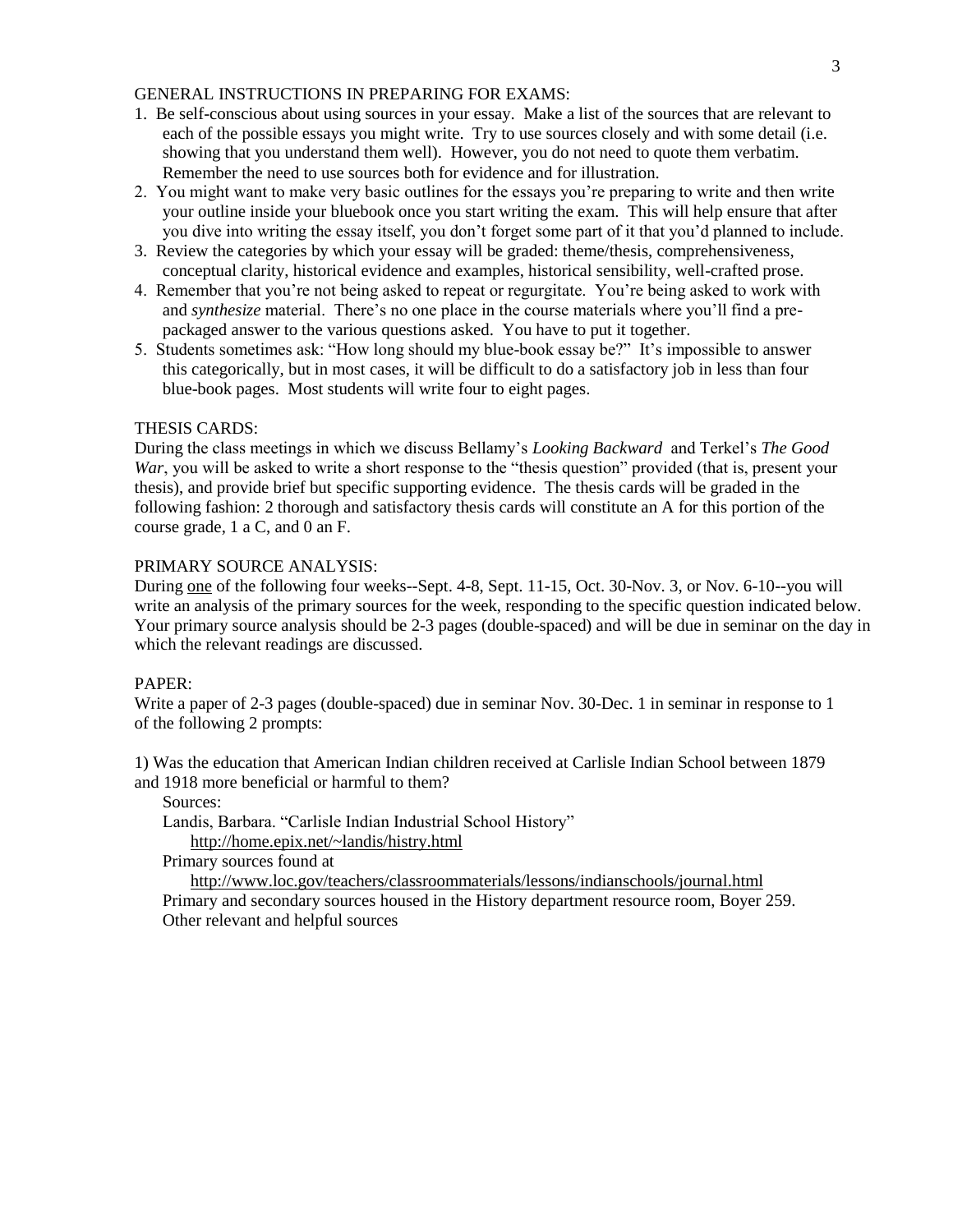2) Was there any justification for the internment of Japanese-Americans during World War II between 1942 and 1945? Why or why not?

#### Sources:

History.com Staff. "Japanese-American Relocation." History.com.

<http://www.history.com/topics/world-war-ii/japanese-american-relocation>

Primary sources found at

[http://www.smithsonianeducation.org/educators/lesson\\_plans/japanese\\_internment/letter\\_a.html](http://www.smithsonianeducation.org/educators/lesson_plans/japanese_internment/letter_a.html) *Korematsu* v *United States* (1944) <http://www.law.cornell.edu/supremecourt/text/323/214> Relevant material in Studs Terkel's *The Good War* and Kimi Cunningham Grant's *Silver Like Dust* Other relevant and helpful sources

3) Where did the Trump phenomenon come from? Choose one development in U.S. history since 1865 that seems to you particularly helpful in trying to make sense of the recent rise of Trump, and explain how you see the linkage.

Sources:

- Where possible and relevant, make use of historical primary sources. These might include speeches given by politicians or other leaders, pieces of legislation, demographic and economic data, etc.
- For secondary sources (i.e. things that contemporaries have said about Trump), try to avoid purely partisan outlets. Instead, rely on relevant news coverage and opinion pieces in newspapers like the *Washington Post*, *Wall Street Journal*, and *New York Times*.

#### CLASS PARTICIPATION:

It goes without saying that you must attend class regularly in order to participate. You are expected to attend every class meeting--both lectures and seminars. Beyond this minimal participation in the class (which will earn you only a minimal participation grade), you can gain participation points by regularly asking or answering questions, and by responding to readings, lectures, and films when given the opportunity. Each week, you should read the texts assigned before your seminar section meets and come to seminar prepared to discuss them. Furthermore, when questions arise as you read the assigned textbook chapters, you are encouraged to communicate them to the instructors in class, during office hours, or by email.

#### NOTE ON ELECTRONIC DEVICES AND CLASSROOM COURTESY:

Electronic devices can be a source for both good and ill in education. On the one hand, the proliferation of the internet and portable computers have made vast amounts of information available to more people at more places in more places. The operating hours of libraries and archives no longer pose a barrier to study and research. This is certainly a good thing. On the other hand, the proliferation of electronic devices has also produced what some have called the "problem of divided attention." Although some people can truly and effectively multi-task, many others find themselves permanently distracted by ringtones, scrolling twitter feeds, incoming emails, and the like. And since a class such as ours is a community that hopefully cares about our neighbor's opportunity to learn as well as our own, this problem of divided attention is not just an individual problem, but a corporate one, as well. As a result, I'd ask that you observe the following classroom rules out of courtesy both for your classmates and for me.

- Regarding cell phones: Please turn off your cell phone before coming into the classroom. Do not answer the phone or text during class. If you are expecting a very important call, please put your phone on vibrate (silent), and let me know about the situation before class begins.
- Regarding laptop computers: You are welcome to bring your computer to lecture to take notes and to seminar to take notes and access online readings, but while in lecture and seminar, please use your computer only for purposes related to this course. Do not use computers for entertainment (i.e. surfing, gaming, chatting, messaging, emailing, etc.) during class. If you use your computer to take notes, please send them to me electronically the first time you do so following class.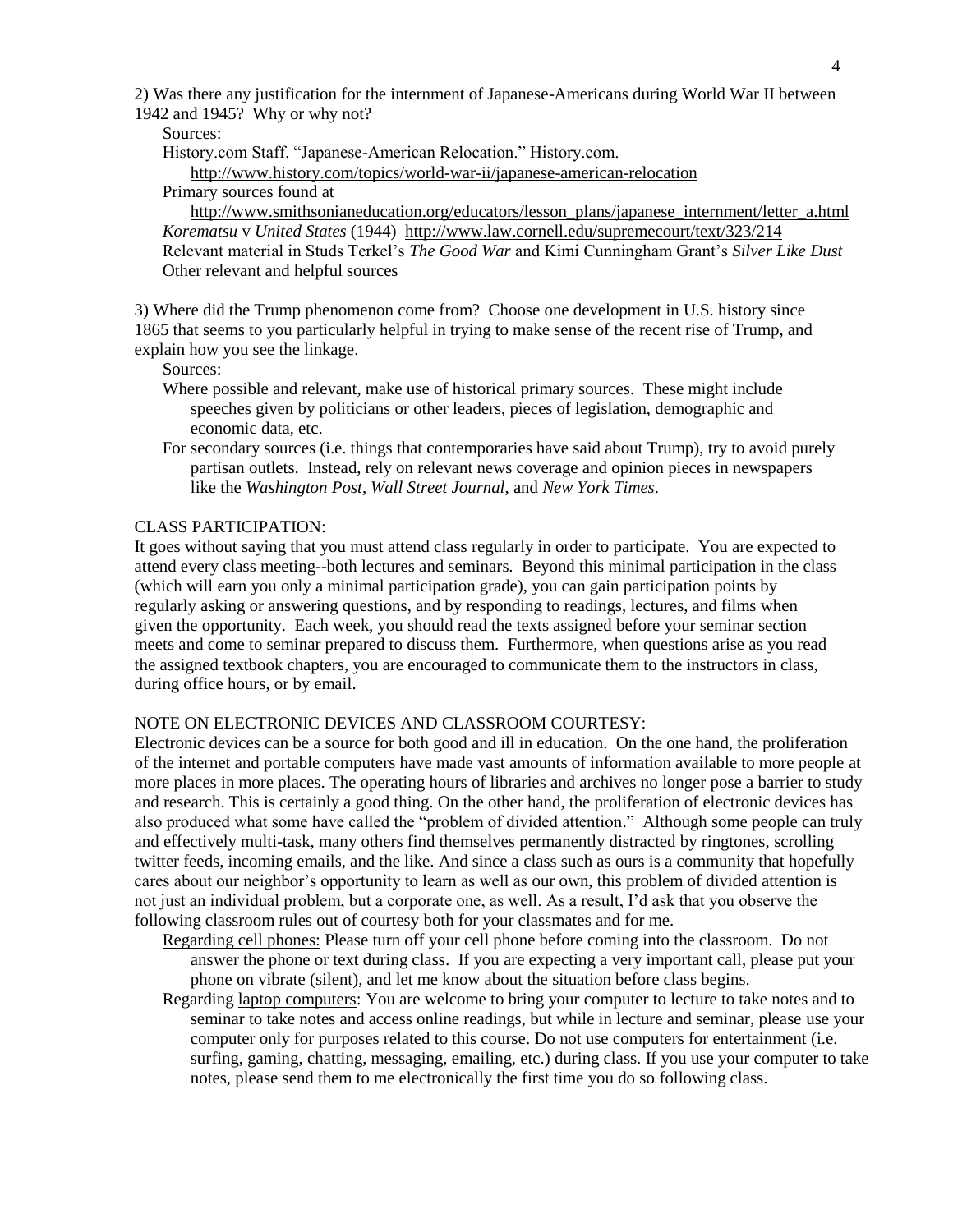#### NOTE ON ACADEMIC INTEGRITY:

Personal integrity is a behavioral expectation for all members of the Messiah community: administration, faculty, staff, and students. Violations of academic integrity are not consistent with the community standards of Messiah College. These violations include:

- Plagiarism: Submitting as one's own work part or all of any assignment (oral or written) which is copied, paraphrased, or purchased from another source, including on-line sources, without the proper acknowledgment of that source. Examples: failing to cite a reference, failing to use quotation marks where appropriate, misrepresenting another's work as your own, etc.
- Cheating: Attempting to use or using unauthorized material or study aids for personal assistance in examinations or other academic work. Examples: using a cheat sheet, altering a graded exam, looking at a peer's exam, having someone else take the exam for you, using any kind of electronic device, communicating via email, IM, or text messaging during an exam, etc.
- Fabrication: Submitting altered or contrived information in any academic exercise. Examples: falsifying sources and/or data, etc.
- Misrepresentation of Academic Records: Tampering with any portion of a student's record. Example: forging a signature on a registration form or change of grade form on paper or via electronic means.
- Facilitating Academic Dishonesty: Helping another individual violate this policy. Examples: working together on an assignment where collaboration is not allowed, doing work for another student, allowing one's own work to be copied.
- Unfair Advantage: Attempting to gain advantage over fellow students in an academic exercise. Examples: lying about the need for an extension on a paper, destroying or removing library materials, having someone else participate in your place, etc.

Penalties for Violations of the Academic Integrity Policy - A faculty member may exercise broad discretion when responding to violations of the Academic Integrity Policy. The range of responses may include failure of the course to a grade reduction of the given assignment. The typical consequence for violations will be failure of the assignment. Some examples of serious offenses which might necessitate the penalty of the failure of the course include cheating on an examination, plagiarism of a complete assignment, etc. The academic integrity policy in its entirety can be found in the student handbook and should be reviewed by every student, as the primary responsibility for knowledge of and compliance with this policy rests with the student.

#### NOTE ON AMERICANS WITH DISABILITIES ACT:

Any student whose disability falls within ADA guidelines should inform the instructor at the beginning of the semester of any special accommodations or equipment needs necessary to complete the requirements for this course. Students must register documentation with the Office of Disability Services. Contact [DisabilityServices@messiah.edu,](mailto:DisabilityServices@messiah.edu) (717) 796-5382.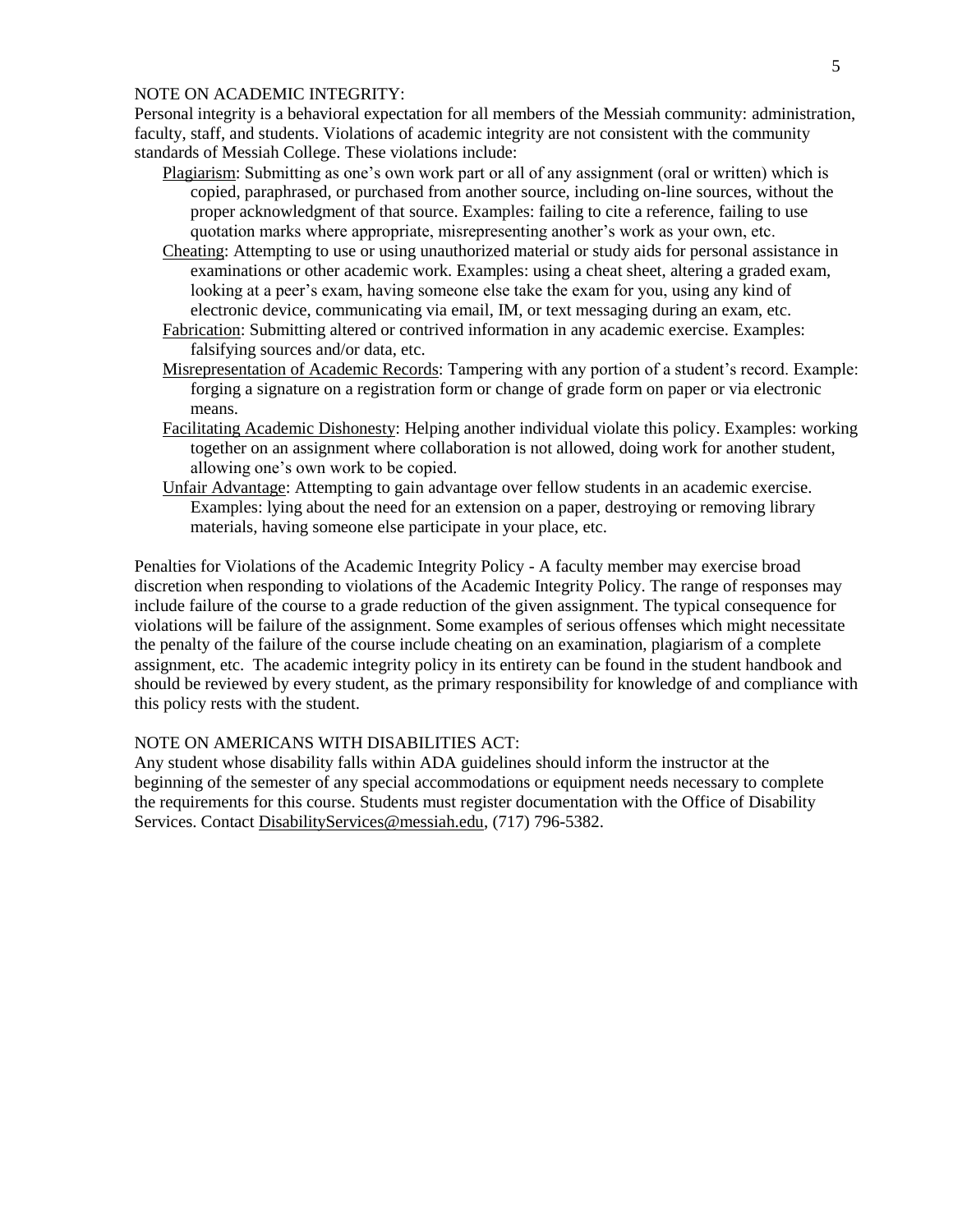# **SCHEDULE**

# (NOTE: ALL DETAILS SUBJECT TO CHANGE)

# **week one schedule:**

Wed., Aug. 30 Lecture Introduction Aug. 31/Sept. 1 Seminar Discuss the question: What is history for?

# **week one readings:**

- 1) Peter Stearns, "Why Study History?" [http://www.historians.org/about-aha-and-membership/aha-history-and-archives/archives/why](http://www.historians.org/about-aha-and-membership/aha-history-and-archives/archives/why-study-history-%281998%29)[study-history-%281998%29](http://www.historians.org/about-aha-and-membership/aha-history-and-archives/archives/why-study-history-%281998%29)
- 2) Quotes about History, pp. 1-5 only (through quote by Leopold von Ranke on p. 5 of print-out) <http://hnn.us/articles/1328.html>

# **week one reading questions:**

- 1) Which of Stearns' six reasons to study history do you think is most important?
- 2) What role does history play in your life? At what times or in what situations do you think about the past?
- 3) Which quotes about history do you particularly agree with or disagree with?

# **week two schedule:**

| Mon., Sept. 4 | Lecture | Thaddeus Stevens and Reconstruction                                            |
|---------------|---------|--------------------------------------------------------------------------------|
| Wed., Sept. 6 | Lecture | American Indians and the Great West                                            |
|               |         | Thurs./Fri., Sept. 7/8 Seminar Discuss race relations in the late 19th century |

# **week two readings:**

- 1) *Of the People* textbook, ch. 15
- 2) The Colored Citizens of Norfolk, "Equal Suffrage" (1865) <http://nationalhumanitiescenter.org/pds/maai2/freedom/text5/equalsuffrage.pdf>
- 3) Francis La Flesche, "An Indian Allotment" (1900) <http://welcometothelabyrinth.org/files/AIT/IndianAllotment.pdf>
- 4) Zitkala-Sa, "An Indian Teacher Among Indians" (1900) [http://web.archive.org/web/20110212151908/http://etext.lib.virginia.edu/etcbin/toccer](http://web.archive.org/web/20110212151908/http:/etext.lib.virginia.edu/etcbin/toccer-new2?id=ZitTeac.sgm&images=images/modeng&data=/texts/english/modeng/parsed&tag=public&part=all)[new2?id=ZitTeac.sgm&images=images/modeng&data=/texts/english/modeng/parsed&tag=public](http://web.archive.org/web/20110212151908/http:/etext.lib.virginia.edu/etcbin/toccer-new2?id=ZitTeac.sgm&images=images/modeng&data=/texts/english/modeng/parsed&tag=public&part=all) [&part=all](http://web.archive.org/web/20110212151908/http:/etext.lib.virginia.edu/etcbin/toccer-new2?id=ZitTeac.sgm&images=images/modeng&data=/texts/english/modeng/parsed&tag=public&part=all)

# **week two reading questions:**

- 1) What did freedmen want after the end of the Civil War? How did they use their freedom?
- 2) What were some of the responses to the desires of freedmen?
- 3) What would your Reconstruction policy have been if you were president in 1865?
- 4) Why did U.S. government policy toward American Indians in the 19th century emphasize assimilation?
- 5) What did La Flesche and Zitkala-Sa want for their fellow American Indians? What similarities and differences do you find in their approaches?
- 6) Compare America's responses to African Americans and American Indians during the late  $19<sup>th</sup>$ century. Do they seem to you more similar or dissimilar? **[primary source analysis question]**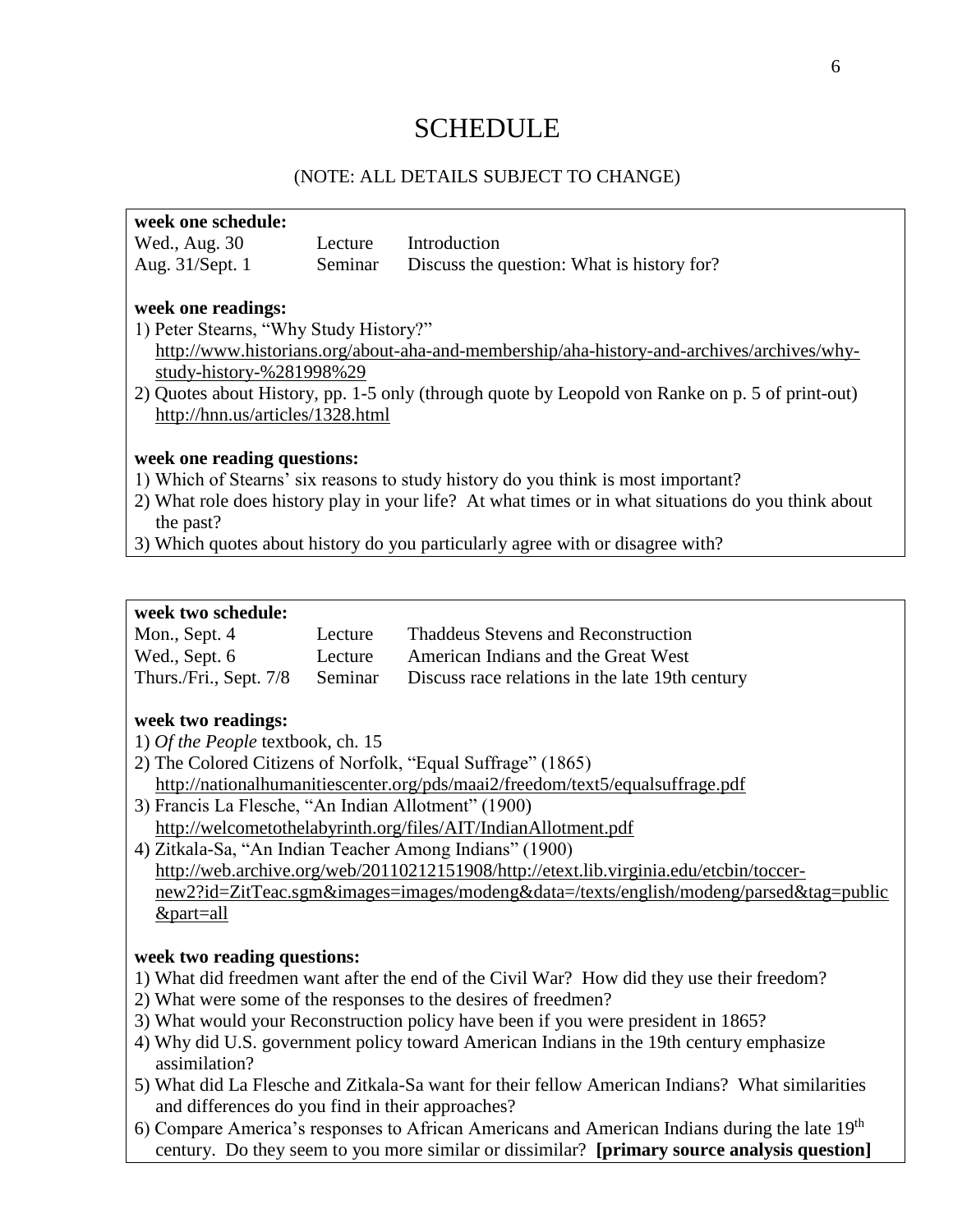#### **week three schedule:**

| Mon., Sept. 11                   | Lecture | Andrew Carnegie and the Rise of Big Business                 |
|----------------------------------|---------|--------------------------------------------------------------|
| Wed., Sept. 13                   | Lecture | Immigrants and Blacks Move to New Cities                     |
| Thurs./Fri., Sept. 14/15 Seminar |         | Discuss the writing of historical essays and the rise of big |
|                                  |         | business                                                     |

#### **week three readings:**

- 1) *Of the People* textbook, ch. 16
- 2) William Graham Sumner, "What Social Classes Owe To Each Other" (1883), chapter 1 <http://xroads.virginia.edu/~DRBR/sumner1.html>
- 3) Andrew Carnegie, "Wealth" (1889) <http://facweb.furman.edu/~benson/docs/carnegie.htm>
- 4) Thomas O'Donnell's testimony before Senate committee (1883) <http://historymatters.gmu.edu/d/27/>
- 5) Rocco Corresca's account of coming to America (1902) [http://www.digitalhistory.uh.edu/voices/social\\_history/1bootblack.cfm](http://www.digitalhistory.uh.edu/voices/social_history/1bootblack.cfm)

#### **week three reading questions:**

- 1) What opinions about industrial capitalism are expressed by the people we read this week?
- 2) Which of the people we read for this week do you find most persuasive?
- 3) What were the factors that drew immigrants such as O'Donnell, Corresca, and Rosa Cassettari (introduced in *Of the People*, pp. 511-512) to America during the industrial era?
- 4) What things pleased immigrants such as O'Donnell, Corresca, and Cassettari about life in late-19th-century America? What problems or difficulties did they find?
- 5) What did Sumner and Carnegie think about individualism? What did they find either beneficial or problematic about it? What do you think about individualism? **[primary source analysis question]**

#### **week four schedule:**

| Mon., Sept. 18                   | Film    | New York, A Documentary Film: The Power and the People |
|----------------------------------|---------|--------------------------------------------------------|
| Wed., Sept. 20                   | Lecture | The Crises of the 1890s                                |
| Thurs./Fri., Sept. 21/22 Seminar |         | Discuss Bellamy's Looking Backward; write thesis card  |

# **week four readings:**

1) *Of the People* textbook, chs. 18-19 2) Edward Bellamy, *Looking Backward* (1888)

#### **week four reading questions:**

- 1) What kind of reforms does Bellamy advocate?
- 2) What alternative reforms--besides those discussed by Bellamy--were advocated during the industrial age?
- 3) How would different Americans living in the 1890s have responded to Bellamy's novel?
- 4) Can the lives of human beings be planned by a centralized authority, as suggested by Bellamy?
- 5) Should the lives of human beings be planned by a centralized authority, as suggested by Bellamy?
- 6) How do you respond to Bellamy's utopian vision? Are you attracted to it? Skeptical about it?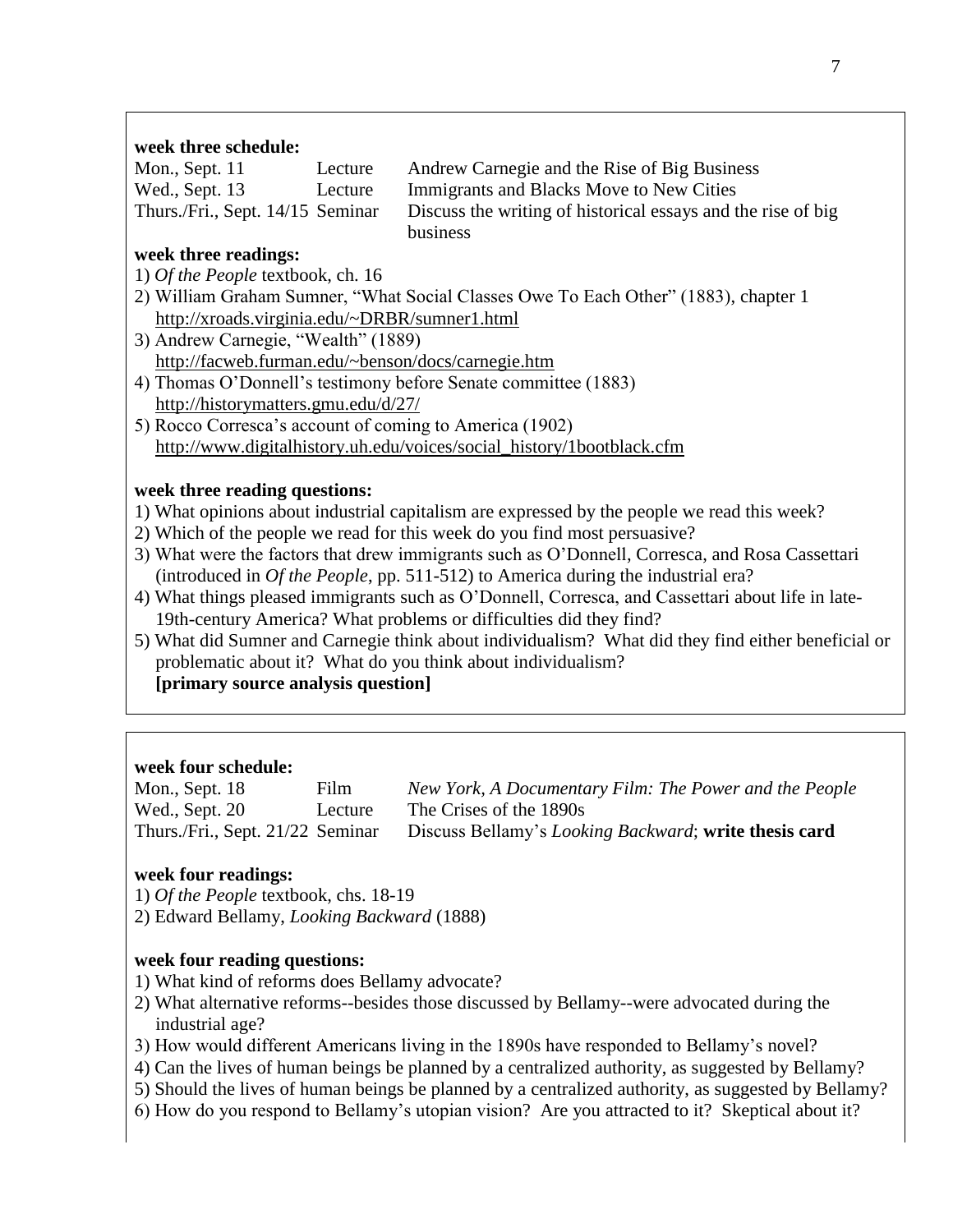- 7) How similar or dissimilar is life in Bellamy's imaginary Boston in the year 2000 to actual life in contemporary America?
- 8) Would you like to live in Bellamy's imaginary Boston in the year 2000?
- 9) Which aspect of life in industrial America does Bellamy find *most* objectionable? **[thesis card question]**

#### **week five schedule:**

| Mon., Sep. 25                    | Lecture | Economic Conflict and Progressivism's Answers |
|----------------------------------|---------|-----------------------------------------------|
| Wed., Sept. 27                   | Lecture | Social Conflict and Progressivism's Answers   |
| Thurs./Fri., Sept. 28/29 Seminar |         | Exam $#1$                                     |

# **week five readings:**

1) *Of the People* textbook, ch. 20

- 2) Jane Addams, *Twenty-Years at Hull House* (1910), excerpt *Of the People* textbook, pp. S20-2 - S20-4
- 3) Margaret Sanger, *The Pivot of Civilization*, chapter 4: "The Fertility of the Feeble-Minded" (1922) <http://www.gutenberg.org/files/1689/1689-h/1689-h.htm#link2HCH0004>

#### **week five reading questions:**

- 1) What were the approaches taken by Addams and Sanger to alleviate poverty and suffering in industrial cities? What other possible approaches could you imagine? Why do you think Addams and Sanger pursued the particular approaches they did?
- 2) What were Addams' and Sanger's opinion about immigrants?
- 3) What did Addams and Sanger see as the proper role of government in industrial America?

# **week six schedule:**

Mon., Oct. 2 Lecture The War to End All Wars: World War I *Tues., Oct. 3, 7:00 p.m., Parmer Hall. American Democracy Lecture. Taylor Branch, "King's Dream for Justice: Then and Now"* Wed., Oct. 4 Lecture Remaking America: The 1920s

Thurs./Fri., Oct. 5/6 Seminar Discuss the American Democracy Lecture & the 1920s

#### **week six readings:**

1) *Of the People* textbook, chs. 21-22

#### **week six reading questions:**

- 1) What did you learn from Taylor Branch's lecture? What questions emerged from it?
- 2) How would Edward Bellamy have responded to 1920s America?
- 3) Compare America during the 1920s to America today in terms of politics, economics, society, and culture. What similarities and differences do you find?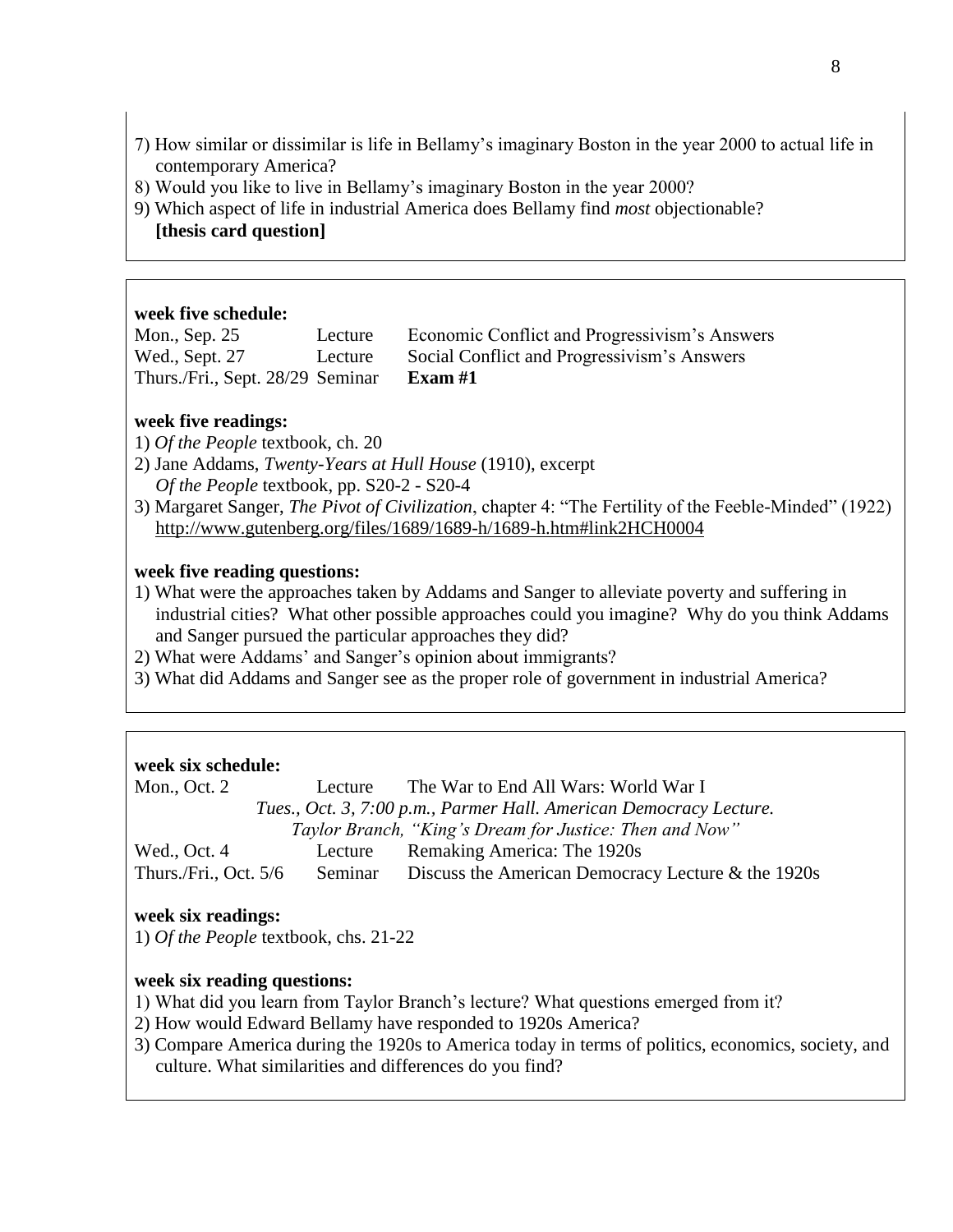# **week seven schedule:**

Mon., Oct. 9 Lecture Film: *A Job at Ford's* Wed., Oct. 11 Lecture Remaking America Again: The Depression and New Deal Thurs./Fri., Oct. 12/13 [no class meeting; mid-fall recess]

# **week seven readings:**

1) *Of the People* textbook, ch. 23

# **week seven reading questions:**

- 1) According to the film *A Job at Ford's*, what was attractive and unattractive about working at Ford's in the 1920s?
- 2) What were some of the different responses to economic failure seen in the film *A Job at Ford's*? How do you explain these different responses?
- 3) What you think the best solution would have been to the economic problems of the 1930s?
- 4) How did the role of the federal government change with the New Deal?
- 5) Compare Hoover (read for last week) and Roosevelt. Who do you agree with more about the nature of and solution to the depression of the 1930s?

# **week eight schedule:**

| Mon., Oct. 16 | Lecture | The Road to Pearl Harbor and War                                                   |
|---------------|---------|------------------------------------------------------------------------------------|
| Wed., Oct. 18 | Lecture | The "Good War": World War II                                                       |
|               |         | Thurs./Fri., Oct. 19/20 Seminar Discuss Terkel's "The Good War"; write thesis card |

# **week eight readings:**

1) *Of the People* textbook, ch. 24

- 2) Studs Terkel, *"The Good War,"* pp. 19-165, 225-293
- 3) "Decoding History: A World War II Navajo Code Talker in His Own Words" [http://inamerica.blogs.cnn.com/2011/12/04/decoding-history-a-world-war-ii-navajo-code-talker](http://inamerica.blogs.cnn.com/2011/12/04/decoding-history-a-world-war-ii-navajo-code-talker-in-his-own-words/)[in-his-own-words/](http://inamerica.blogs.cnn.com/2011/12/04/decoding-history-a-world-war-ii-navajo-code-talker-in-his-own-words/)

# **week eight reading questions:**

- 1) What was the experience of World War II for different people living through this time? (e.g. soldiers fighting in Europe, soldiers fighting in the Pacific, those on the homefront, women, African Americans, American Indians, immigrants, the middle class, the working class, etc.)
- 2) What opinions are expressed about: the Germans? the Japanese? the Russians?
- 3) What are the interviewees' opinions about the use of atomic bombs on Hiroshima and Nagasaki?
- 4) How did Terkel's interviews affect your thinking about World War II and about war in general?
- 5) What have you heard from grandparents or other relatives about World War II? How does it connect to the findings here?
- 6) Was World War II in fact a "good war" when you consider it? What is the most important reason why you either agree or disagree with this description? **[thesis card question]**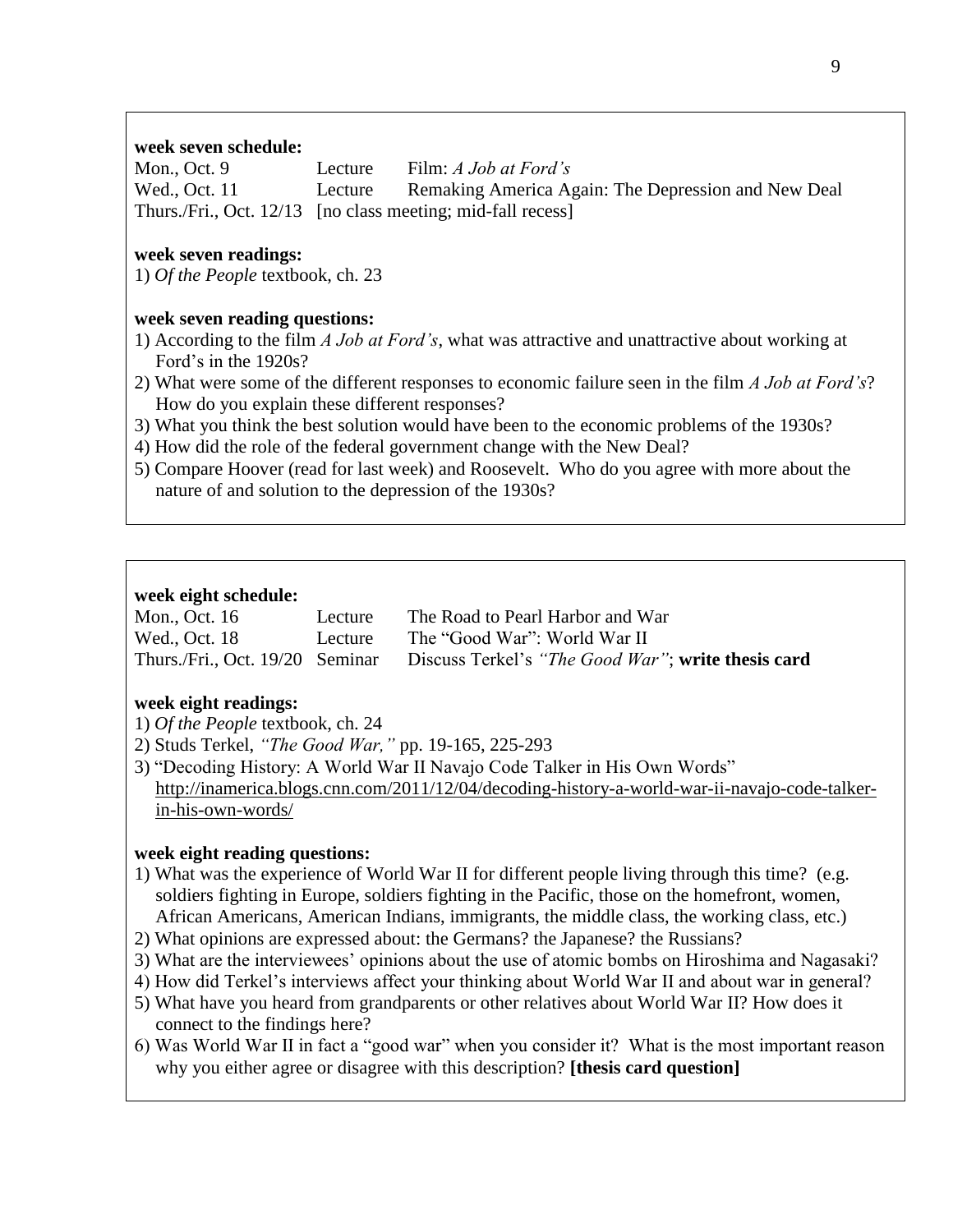# **week nine schedule:**

| Mon., Oct. 23                   | Lecture | Instability: The Cold War |
|---------------------------------|---------|---------------------------|
| Wed., Oct. 25                   | Lecture | Stability?: The 1950s     |
| Thurs./Fri., Oct. 26/27 Seminar |         | Exam #2                   |

# **week nine reading:**

1) *Of the People* textbook, chs. 25-26

# **week ten schedule:**

| Mon., Oct. 30 | Lecture | The Great Society: Liberalism in the 1960s                   |
|---------------|---------|--------------------------------------------------------------|
| Wed., Nov. 1  | Lecture | Protest: The Civil Rights Movement and Black Power           |
|               |         | Thurs./Fri., Nov. $2/3$ Seminar Debate on King and Malcolm X |

# **week ten readings:**

- 1) *Of the People* textbook, ch. 27
- 2) Martin Luther King, Jr., "Nonviolence and Racial Justice" (1957) [http://mlk-kpp01.stanford.edu/primarydocuments/Vol4/6-Feb-](http://mlk-kpp01.stanford.edu/primarydocuments/Vol4/6-Feb-1957_NonviolenceAndRacialJustice.pdf)[1957\\_NonviolenceAndRacialJustice.pdf](http://mlk-kpp01.stanford.edu/primarydocuments/Vol4/6-Feb-1957_NonviolenceAndRacialJustice.pdf)
- 3) Martin Luther King, Jr., "Letter from Birmingham Jail" (1963) [http://historicaltextarchive.com/print.php?action=section&artid=40#](http://historicaltextarchive.com/print.php?action=section&artid=40)
- 4) Martin Luther King, Jr., "I Have a Dream" (1963) <http://www.americanrhetoric.com/speeches/mlkihaveadream.htm>
- 5) Malcolm X, "Message to the Grass Roots" (1963) <http://teachingamericanhistory.org/library/index.asp?document=1145>
- 6) Malcolm X, "The Ballot or the Bullet" (1964) <http://teachingamericanhistory.org/library/index.asp?document=1147>

# **week ten reading questions:**

- 1) Why did King support the goal of racial integration and the tactic of non-violent direct action?
- 2) Why did Malcolm X reject racial integration and non-violence?
- 3) How did King and Malcolm X use history in their writings?
- 4) Whose ideas do you find more compelling--King's or Malcolm X's?
- 5) What is the relationship between Christianity and the themes of the civil rights era? Do you think both King's and Malcolm X's ideas are compatible with Christianity? Why or why not?
- 6) What do you see as the lasting influence of King and Malcolm X today? Which person has had a greater effect on African Americans and on the U.S. as a whole? **[primary source analysis question]**

# **week ten assignment:**

- 1) Prepare for debate on the ideas of King and Malcolm X about race relations in the U.S.
- 2) Last names starting A-M will argue for King's approach to race relations.
- 3) Last names starting N-Z will argue for Malcolm X's approach to race relations.
- 4) To prepare, read all readings (textbook and primary documents), and spend at least 15 minutes investigating King and Malcolm X using other readings or internet sources. Using all of these sources, write a paragraph before seminar for your group to use.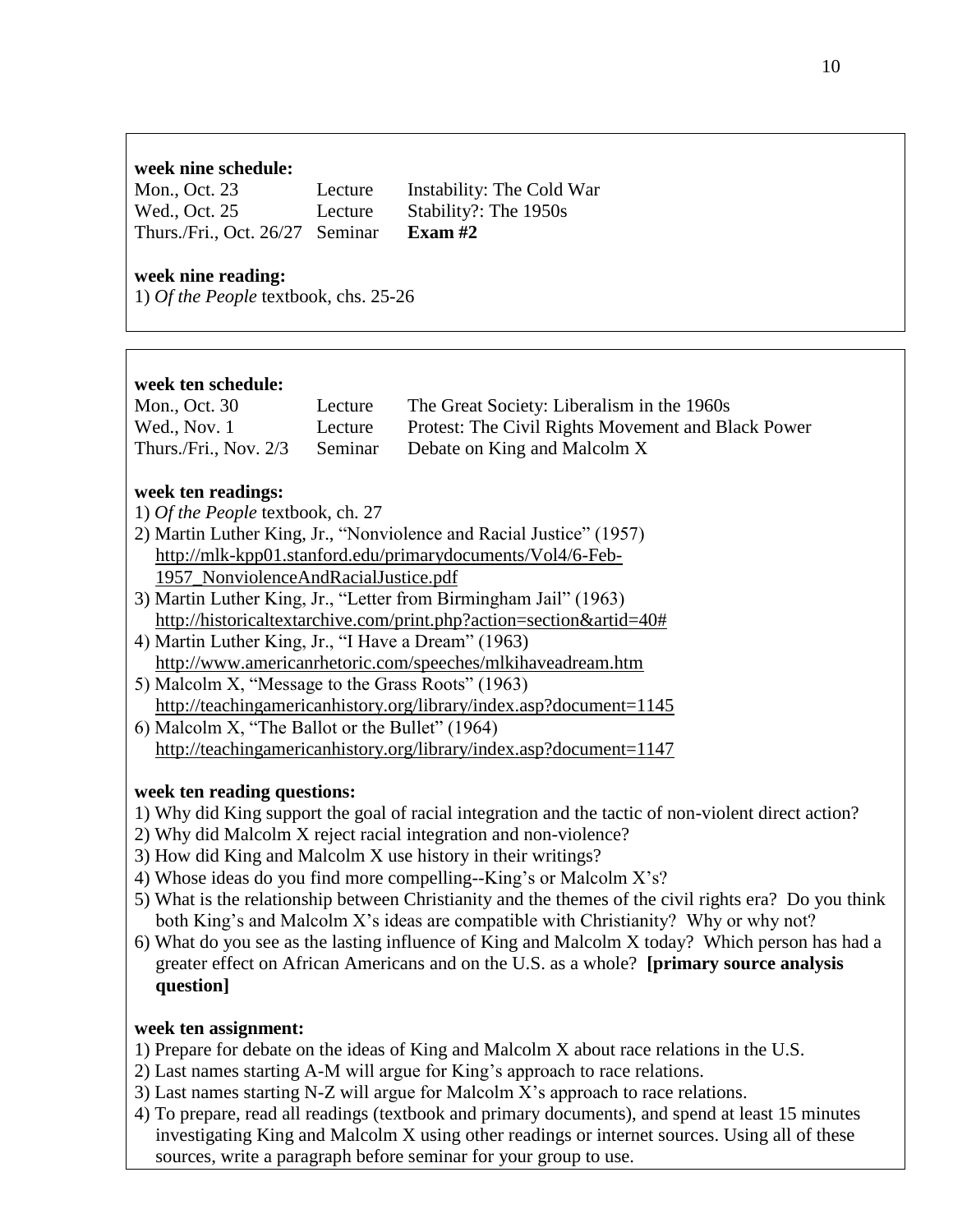# **week eleven schedule:**

| Mon., Nov. $6$ | Lecture | Vietnam: The Failure of Cold War Liberalism                                   |
|----------------|---------|-------------------------------------------------------------------------------|
| Wed., Nov. 8   | Lecture | Protest: The Student Movement and Counterculture                              |
|                |         | Thurs./Fri., Nov. 9/10 Seminar Discuss the Vietnam War and protest against it |

# **week eleven readings:**

- 1) Lyndon B. Johnson, "Peace Without Conquest" (1965)
- *Of the People* textbook, pp. S27-7 S27-9 2) Carl Oglesby, "Let Us Shape the Future" (1965)
- [http://www.sds-1960s.org/sds\\_wuo/sds\\_documents/oglesby\\_future.html](http://www.sds-1960s.org/sds_wuo/sds_documents/oglesby_future.html)
- 3) Doan Van Toai, "A Lament for Vietnam" (1981) <http://www.nytimes.com/library/world/asia/032981vietnam-mag.html>

# **week eleven reading questions:**

- 1) According to Johnson, Oglesby, and Doan, why was the U.S. in Vietnam?
- 2) How did Johnson, Oglesby, and Doan use history and historical analogies in their writings?
- 3) What "lessons" would Johnson, Oglesby, and Doan say should be learned from the Vietnam War? If they talked about this together in the same room, what would the conversation sound like?
- 4) What "lessons" do you think the U.S. should have learned from the Vietnam War? How should our understanding of the Vietnam War affect the decisions the U.S. makes today? **[primary source analysis question]**

# **week twelve schedule:**

| Mon., Nov. 13 | Lecture Film: Chicago 1968                                                                |
|---------------|-------------------------------------------------------------------------------------------|
| Wed., Nov. 15 | Lecture Protest: The Women's Movement                                                     |
|               | Thurs./Fri., Nov. 16/17 Seminar discuss late-20th-century social protest and its legacies |

# **week twelve readings:**

- 1) National Organization of Women, "Statement of Purpose" (1966) <http://now.org/about/history/statement-of-purpose/>
- 2) Judith E. Schaeffer, "Alabama Shows Why Civil Rights Shouldn't Be Put to a Popular Vote," *Slate* (June 12, 2015) [http://www.slate.com/blogs/outward/2015/06/12/gay\\_marriage\\_alabama\\_shows\\_why\\_civil\\_right](http://www.slate.com/blogs/outward/2015/06/12/gay_marriage_alabama_shows_why_civil_rights_shouldn_t_be_put_to_popular.html) s shouldn t be put to popular.html
- 3) Peter Dreier, "*Loving* Reminds Us of an Earlier Struggle for Marriage Equality," *The American Prospect* (November 11, 2016) [http://prospect.org/article/%E2%80%98loving%E2%80%99-reminds-us-earlier-struggle](http://prospect.org/article/%E2%80%98loving%E2%80%99-reminds-us-earlier-struggle-marriage-equality)[marriage-equality](http://prospect.org/article/%E2%80%98loving%E2%80%99-reminds-us-earlier-struggle-marriage-equality)
- 4) Ryan T. Anderson, "7 Reasons Why the Current Marriage Debate Is Nothing Like the Debate on Interracial Marriage," *The Daily Signal* (August 27, 2014) [http://dailysignal.com/2014/08/27/7-reasons-current-marriage-debate-nothing-like-debate](http://dailysignal.com/2014/08/27/7-reasons-current-marriage-debate-nothing-like-debate-interracial-marriage/)[interracial-marriage/](http://dailysignal.com/2014/08/27/7-reasons-current-marriage-debate-nothing-like-debate-interracial-marriage/)
- 5) Anthony Esolen, "Marriage Is Not a Water Fountain," *Public Discourse* (September 29, 2014) <http://www.thepublicdiscourse.com/2014/09/13730/>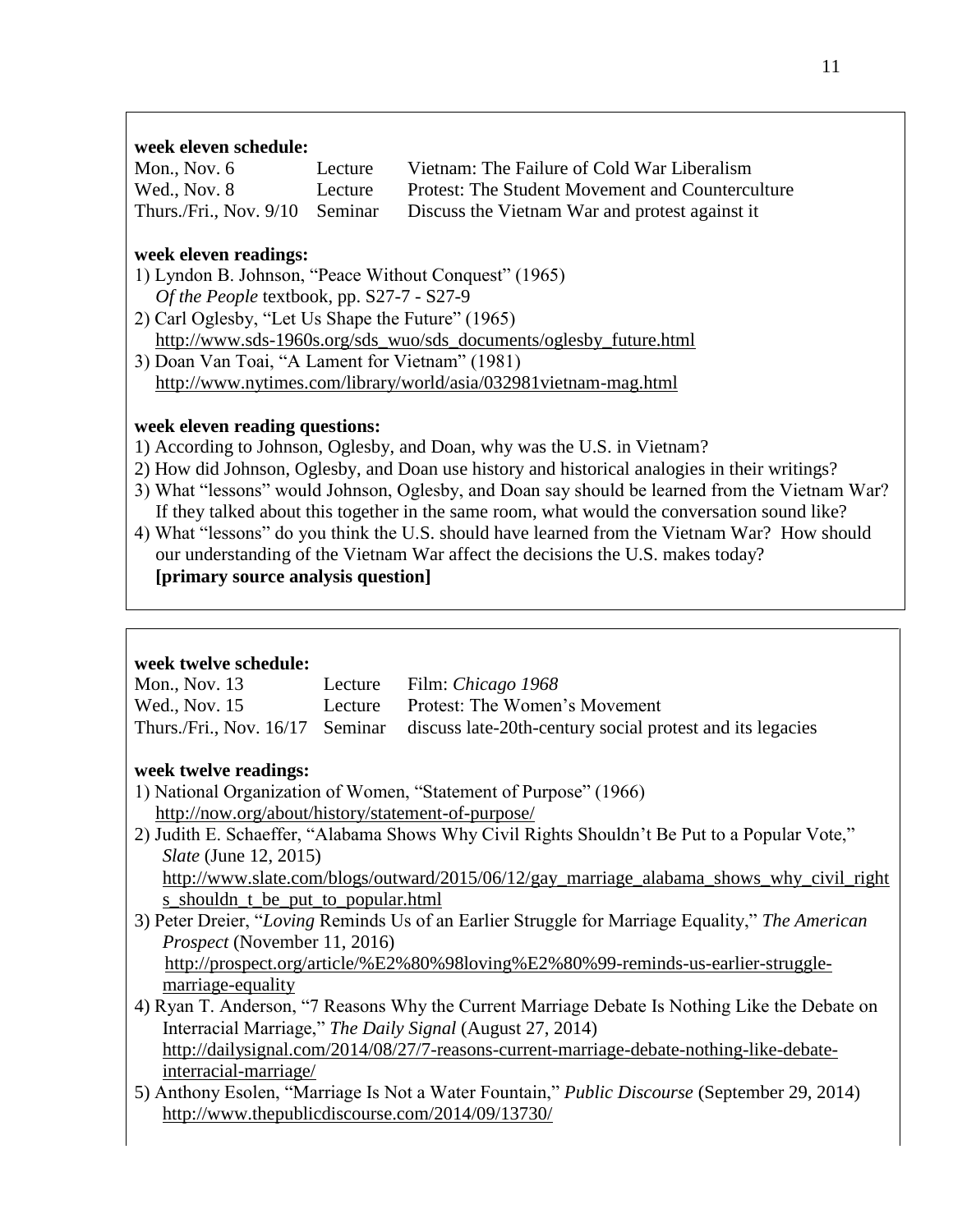# **week twelve reading questions:**

- 1) How would you describe the various groups (hawks, doves, youth protesters, police, etc.) shown in the film *Chicago 1968*? Do you sympathize with any of these groups? Why or why not?
- 2) What's your response to NOW's statement of purpose? What's the purpose of its closing paragraph? What do you think should the ramifications of NOW and its statement of purpose today?
- 3) In recent years, some people (including Schaeffer and Dreier) have drawn historical analogies between the civil rights movement and the gay rights movement. Others (including Anderson and Esolen) have argued that these historical analogies are invalid. What are the strongest arguments made by each side? Which side do you find more convincing?
- 4) History is but one of the disciplines that's brought to bear on controversial issues such as gay rights. Religion, theology, philosophy, and law are among others people draw on. What do you see as both the strengths and weaknesses of using history to help address contemporary social and political challenges?
- 5) Over the last few decades a number of social protest movements have developed and grown the civil rights movement, the New Left and student movement, the women's movement, the sexual revolution, and the gay rights movement, among others. How do you assess these as a group? In what ways are they similar and in what ways are they dissimilar?

# **week thirteen schedule:**

# **week fourteen schedule:**

| Mon., Nov. 27  | Lecture | The Age of Limits: The 1970s                                 |
|----------------|---------|--------------------------------------------------------------|
| Wed., Nov. 29  | Lecture | A New Right: Conservatism in the 1980s                       |
| Nov. 30/Dec. 1 | Seminar | Discuss the 1970s and 1980s; discussion of papers; paper due |

# **week fourteen readings:**

- 1) *Of the People* textbook, chs. 28-29
- 2) Ronald Reagan's remarks to the National Association of Evangelicals (1983) <http://www.americanrhetoric.com/speeches/ronaldreaganevilempire.htm>
- 3) Richard John Neuhaus, "Toward a Democratic Century" (1984) [available online via Academic Search Complete]
- 4) Anthony Lewis, "Cross and Flag: Reagan Preaches the Gospel" (1984) <http://search.proquest.com.ezproxy.messiah.edu/docview/425199271?accountid=12405>

# **week fourteen reading questions:**

- 1) What did Reagan hope to accomplish with his 1983 speech? What strategies does he use to try to persuade his listeners? Was he effective? Why or why not?
- 2) What was the opinion of Reagan, Neuhaus, and Lewis about the role of religion in public life? With whose opinion do you most agree?
- 3) A prominent sociologist, James Davison Hunter, has argued that beginning in the late 1970s, the primary dividing line in American society was not based on race, economic class, or conventional political categories, but instead on culture and cultural issues. He called this development the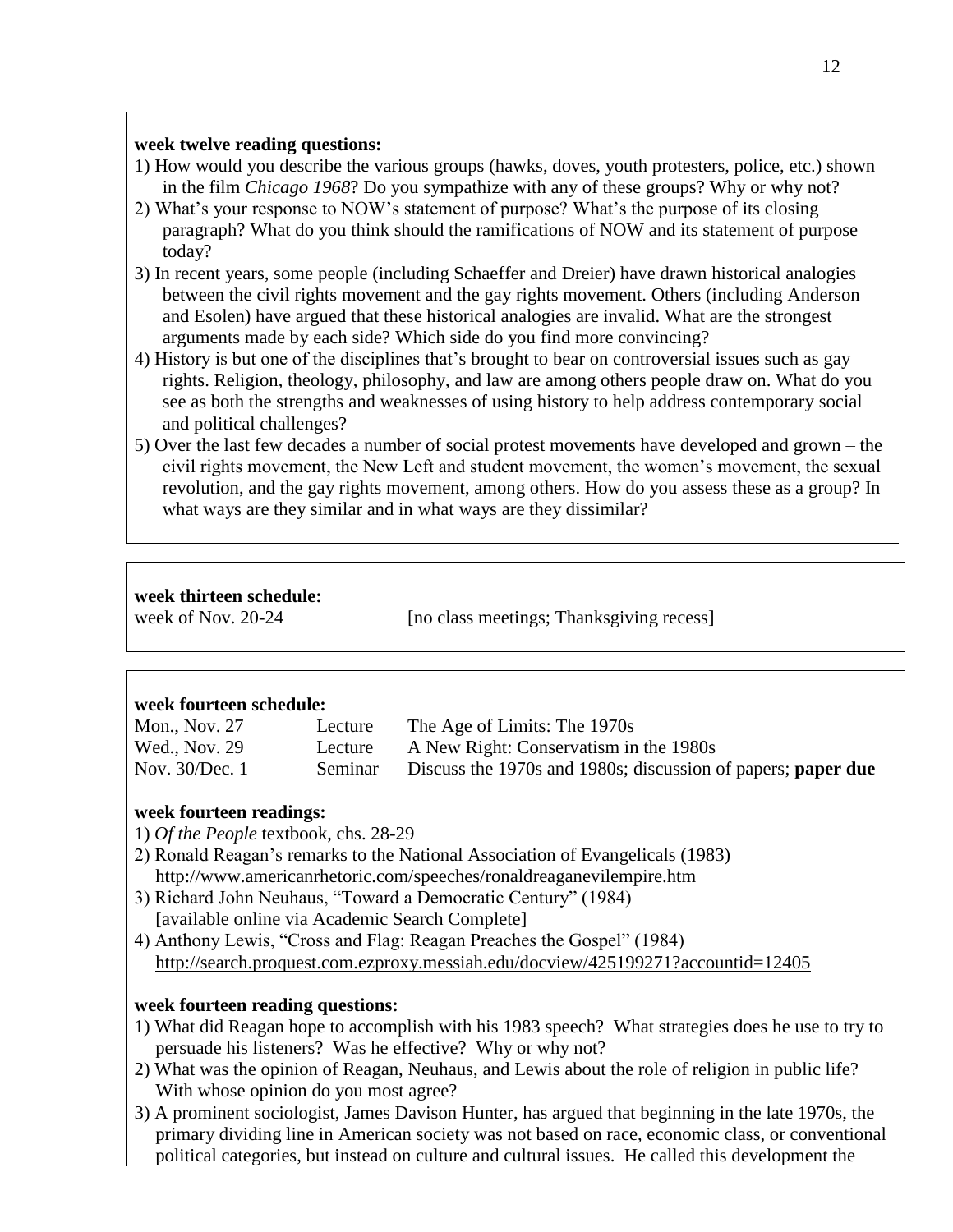"culture wars," noting that American society was becoming more polarized concerning issues such as abortion, prayer in public schools, and homosexuality and gay rights. Do you agree that politics starting in the 1980s and 1990s became characterized by culture wars? If so, how do you explain this phenomenon?

4) How would you compare the 1970s and 1980s with earlier time periods we've studied?

#### **week fifteen schedule:**

Mon., Dec. 4 Lecture The 1990s Wed., Dec. 6 Lecture America in Your Time: The History of the Early 21st Century Thurs./Fri., Dec. 7/8 Seminar review session, course evaluations

# **week fifteen assignment--for Wed., Dec. 6:**

In a paragraph, describe one event or theme or trend over the past 10 years (since roughly 2007) that you think will be included in future U.S. history textbooks AND explain how it will be viewed (i.e. what kind of historical perspective or conclusions will be included with this item). Be ready to discuss during class, and turn in paragraph after class.

# **week fifteen reading:**

1) *Of the People textbook*, chs. 30-31

# **exam week schedule:**

Sat., Dec. 9 Optional exam review session; time and room TBA

**Tues., Dec. 12, Exam #3 10:30 a.m., Frey 110**